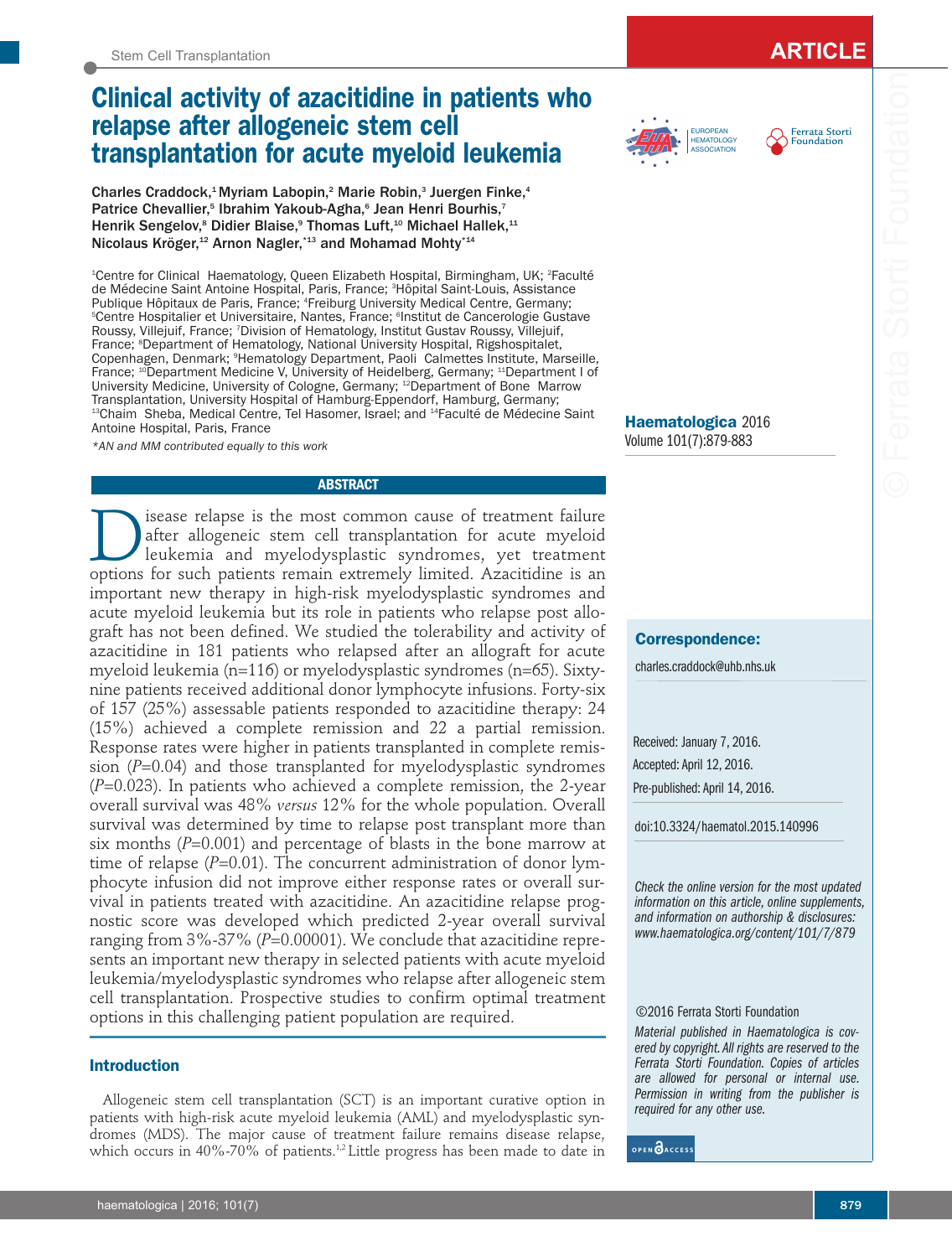developing effective treatment options for patients with recurrent disease after allogeneic SCT, and the great majority remain destined to die of resistant disease. 3 Although a small number of patients with disease recurrence can survive long term after a second transplant or donor lymphocyte infusion (DLI), the success of both these treatment modalities is contingent on the prior acquisition of morphological remission with salvage therapy. 4,5 At present, the only established salvage option for patients who relapse post allograft is intensive chemotherapy which is variably effective, with reported complete response (CR) rates of 15%-30%, and is often poorly tolerated in this heavily pre-treated population patients. 3-5 The low rates of response to myelosuppressive chemotherapy, coupled with its substantial toxicity and requirement for lengthy hospitalization, makes the identification of more effective and better tolerated re-induction therapies for patients relapsing after allogeneic SCT a significant unmet clinical need.

Azacitidine (AZA) is a DNA methyltransferase inhibitor (DNMTI) which demonstrates significant clinical activity in patients with AML and high-risk MDS.<sup>6,7</sup> The mechanism of the anti-tumor activity of AZA has not been determined but may be due to its ability to reverse epigenetically silenced pro-apoptotic pathways. AZA also has the capacity to up-regulate the expression of epigenetically silenced tumor antigens, and can induce a CD8+ T-cell response to tumor antigens post transplant, raising the possibility that it may have the potential to augment a graft-*versus*-leukemia (GvL) response. 8,9 A number of small series have reported that AZA can induce remissions in patients who relapse after an allogeneic transplant, raising the possibility that this agent represents a potential new treatment strategy in this challenging patient population. $^{\rm 10}$ <sup>12</sup> Furthermore, it has been suggested in single arm studies that AZA may augment the anti-tumor activity of DLI in patients who relapse after an allograft. <sup>13</sup> However, importantly, so far there has been no systematic analysis of the clinical activity of AZA in patients who have relapsed after an allograft for AML or MDS, or of whether its activity is increased by the concurrent administration of DLI.

# **Methods**

# *Patients*

The study cohort was made up of 181 patients from the EBMT database who had received AZA for the treatment of morphological disease relapse between 2006 and 2010 after an allogeneic stem cell transplantation for AML or MDS. Only patients who received AZA within one month of disease recurrence were included. Patients who had received prophylactic or pre-emptive post-transplant AZA were specifically excluded from this analysis. Study patients' characteristics are summarized in Table 1; 116 patients had undergone transplantation for AML and 65 for MDS. Median time from transplant to relapse was eight months (range 1-71 months); 72 patients relapsed within six months of transplant, 52 between six and 12 months post transplant, and 57 more than 12 months post transplant. In patients who had been transplanted as treatment for AML, presentation cytogenetics were classified as either good, intermediate or adverse risk according to the Medical Research Council (MRC) criteria<sup>14</sup> and in patients transplanted for MDS utilizing the International Prognostic Scoring System. <sup>15</sup> Seventy-two patients were transplanted using a matched sibling donor and 109 from an adult unrelated donor.

#### Table 1. Patients' characteristics.

|                            |                          | N               | %    |  |
|----------------------------|--------------------------|-----------------|------|--|
| Diagnosis                  | AML                      | 116             | 64.1 |  |
|                            | <b>MDS</b>               | 65              | 35.1 |  |
| Patient sex                | Male                     | 111             | 61.3 |  |
|                            | Female                   | 70              | 33.1 |  |
| Donor sex                  | <b>Male</b>              | 119             | 66.9 |  |
|                            | Female                   | 59              | 34.9 |  |
| Female to male             | N <sub>o</sub>           | 142             | 79.8 |  |
|                            | Yes                      | 36              | 20.2 |  |
| Donor                      | <b>Identical</b> sibling | 72              | 39.8 |  |
|                            | Matched unrelated        | 105             | 58.0 |  |
|                            | Mismatched relative      | $\overline{4}$  | 2.2  |  |
| Number of transplant       | First                    | 161             | 89.0 |  |
| before relapse             | Second allograft         | 20              | 11.0 |  |
| TBI                        | N <sub>0</sub>           | 142             | 78.5 |  |
|                            | <b>Yes</b>               | 39              | 21.5 |  |
| Conditioning               | <b>MAC</b>               | 46              | 25.4 |  |
|                            | <b>RIC</b>               | 135             | 74.6 |  |
| Source of SC               | BM                       | $\overline{18}$ | 9.9  |  |
|                            | PB                       | 163             | 90.1 |  |
| <b>CMV</b> patient         | Negative                 | 71              | 39.4 |  |
|                            | Positive                 | 109             | 60.6 |  |
|                            | Missing                  | 1               |      |  |
| CMV donor                  | Negative                 | 91              | 50.6 |  |
|                            | Positive                 | 89              | 49.4 |  |
|                            | <b>Missing</b>           | 1               |      |  |
| CMV donor/patient          | Neg to neg               | 50              | 27.9 |  |
|                            | Pos to neg               | 20              | 11.2 |  |
|                            | Neg to pos               | 41              | 22.9 |  |
|                            | Pos to pos               | 68              | 38.0 |  |
|                            | Missing                  | $\overline{2}$  |      |  |
| <b>Cytogenetics in AML</b> | Good                     | $\overline{6}$  | 5.2  |  |
|                            | Intermediate             | 58              | 50.0 |  |
|                            | Adverse                  | 39              | 33.6 |  |
|                            | N/A                      | 13              |      |  |
| Cytogenetics in MDS        | Good                     | 22              | 36.7 |  |
|                            | Intermediate             | 25              | 41.7 |  |
|                            | Adverse                  | 13              | 21.7 |  |
|                            | <b>NA</b>                | 5               |      |  |

*AML: acute meyloid leukemia; MDS: myelodysplastic syndromes;TBI: total body irradiation; SC: stem cells; CMV: cytomegalovirus; MAC: myeloablative conditioning; RIC: reduced intensity conditioning; BM: bone marrow; PB: peripheral blood; NA: not applicable.*

Forty-six patients received a myeloablative conditioning (MAC) regimen and 135 patients received a reduced intensity (RIC) regimen according to EBMT criteria. 16

# *Azacitidine therapy*

Azacitidine was administered at a dose of 75 mg/m<sup>2</sup> for 5-7 consecutive days every month. Median time from relapse to commencement of AZA was 11 days (range 1-30 days). The median duration of AZA treatment was 53 days (2-1196 days) and the median total AZA dose delivered to the study population was 1050 mg/m2 (75-10,500 mg/m2 ). Sixty-nine patients received DLI in addition to AZA treatment, 39 of whom received DLI within two months of commencing AZA salvage and in the absence of a clinical response. Thirty-five patients proceeded to a second allogeneic transplant after AZA salvage therapy at a median of 119 days (range 12-1183 days) after the commencement of salvage AZA. Twenty-four patients were allografted before an assessment of response to AZA salvage was made (median 82 days), 6 of whom were transplanted after acquisition of a major response [complete response/partial response (CR/PR)] following AZA therapy and 5 after loss of a major response to AZA.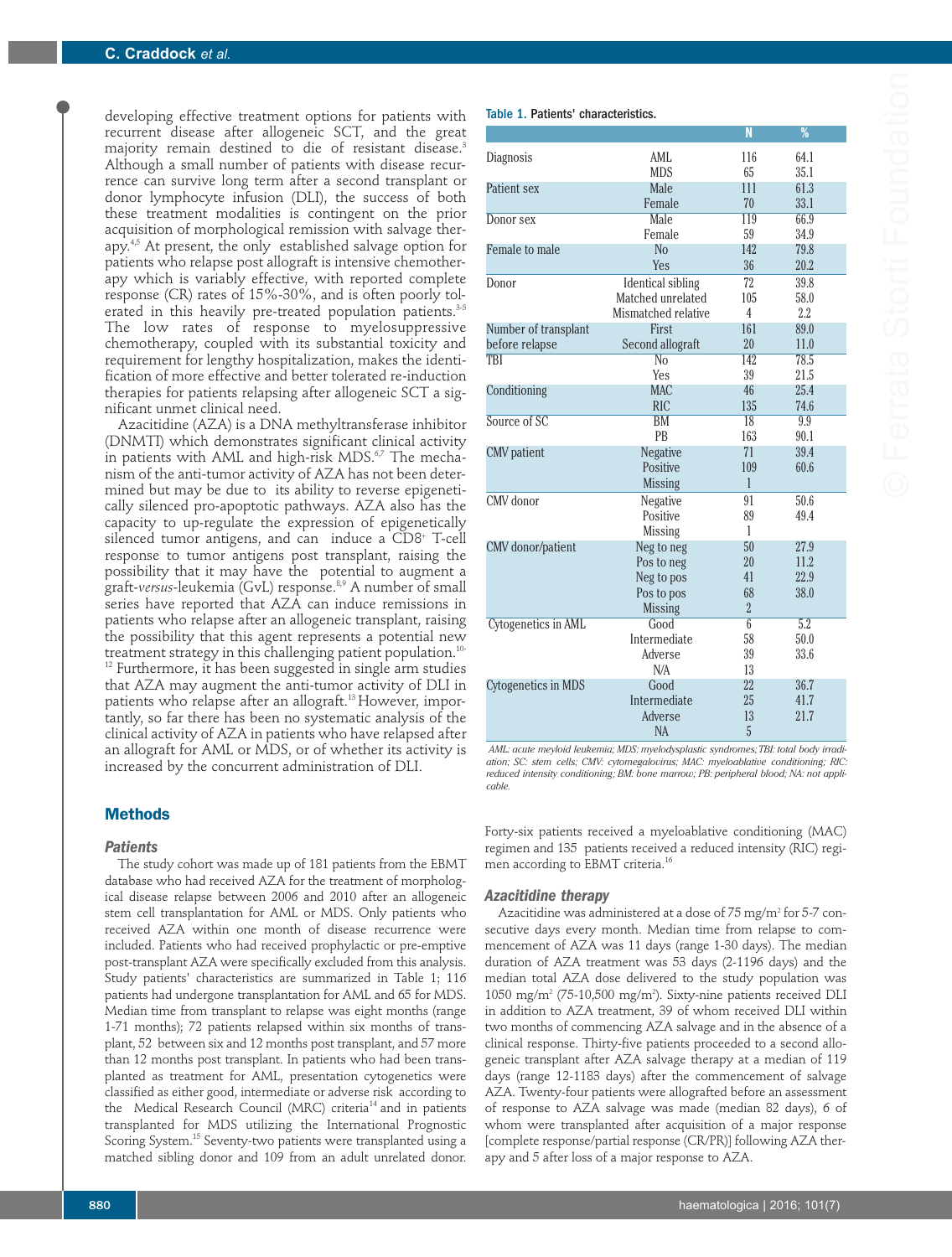Non-hematologic toxicities were graded using the National Cancer Institute's Common Terminology Criteria for Adverse Events (*http://ctep.cancer.gov/protocoldevelopment/electronic\_applications/ctc.htm*). Hematologic toxicity was not assessable in the presence of active leukemia.

#### *Response criteria*

Response to AZA was assessed by conventional morphological criteria and evaluated in patients who had received AZA alone or AZA in combination with DLI. CR was defined as acquisition of less than 5% blasts on bone marrow assessment. PR was defined using the criteria defined by Cheson *et al*. 17

#### *Statistical analysis*

The primary end point of the study was overall survival (OS). Secondary end points were response rate (CR or PR). Outcome parameters were measured from the date of commencement of AZA. Cumulative incidence curves were used to estimate CR and response rate, as death was a competing event.<sup>18</sup> The probability of OS was calculated using the Kaplan-Meier method. Two Cox proportional hazards models were developed, including or not DLI within two months as a time-dependent variable. Fixed variables were diagnosis (AML or MDS), cytogenetics at time of diagnosis, time to relapse, the percentage of blasts in bone marrow at time of relapse, chronic GvHD before AZA, DLI before AZA, and year of transplantation. A stepwise procedure was then used for selection of variables with a *P* value of 0.05. The two remaining significant fixed factors, time interval from transplant to relapse and percentage of blasts in bone marrow at time of relapse, were used to develop a risk score in an additive way. Twenty-four patients who received AZA and proceeded to a second transplant were excluded from the prognostic factor analysis.

## **Results**

## *Tolerability of AZA in patients who have relapsed post allograft*

Fifty-two patients developed grade 3-4 non-hematologic toxicity during the course of AZA administration. Eighteen patients developed Grade 3-4 sepsis/infectiousrelated complications, 15 patients Grade 3-4 pneumonia, and 7 patients Grade 3-4 liver/gastrointestinal toxicity. It is likely that disease-related neutropenia made a substantial contribution to infection-related toxicities. Thirteen patients developed Grade 2-4 GvHD after AZA therapy, of whom 7 had received prior DLI. Five of the 112 patients who did not receive DLI developed Grade 2-4 GvHD. One patient developed GvHD after DLI followed by a second transplant.

#### *Clinical response to AZA salvage therapy*

Forty-six of 157 (29.3%) assessable patients treated with AZA or AZA and DLI in combination demonstrated a major response (CR/PR) to AZA salvage therapy. Twenty-four (15.3%) patients achieved a CR and 22 (14%) a PR. Median time to achieve a CR after commencement of AZA was 108 days. In multivariate analysis, transplantation for MDS as opposed to AML was associated with a higher probability of achieving a major response [HR 0.48 (0.26-0.90); *P*=0.023] and transplantation in CR [HR 1.92 (1.03-3.58); *P*=0.04] (Table 2). The additional administration of DLI within two months of AZA administration was analyzed as a time-dependent variable and had no impact on OS [HR=1.04 (95%CI:  $0.67 - 1.61$ ;  $P = 0.86$ ].

#### *Overall survival after AZA salvage therapy*

The median follow up after commencement of AZA therapy was 24 months (range 2-72 months). At the time of latest follow up, 163 patients had died: 130 of disease relapse, 25 of infection-related complications, 5 of GvHD, and 3 of miscellaneous transplant-related complications. Eighteen patients are still alive.

The 2-year OS for the whole group was 12.4%. The 2 year OS in patients achieving a CR after AZA salvage was 48.4%, and 28.7% in patients with a major response. In multivariable analysis, the following factors were predictive of 2-year OS at the time of relapse (Table 3): time to relapse 6-12 months *versus* less than six months [HR 0.51: (0.35-0.76); *P*=0.001] or more than 12 months [HR 0.29  $(0.19$ -0.44);  $P=<10<sup>-4</sup>$ ), respectively, and blasts in bone marrow greater than median (20%) at time of relapse [HR 1.5 (1.1-2.13); *P*=0.012].

Table 2. Multivariable analysis of factors determining acquisition of a major clinical response in patients relapsing after an allogeneic transplant for acute myeloid leukemia or myelodysplastic syndrome who were treated with azacitidine.

|                       |       | HR   | 95% CI |            |  |
|-----------------------|-------|------|--------|------------|--|
|                       |       |      |        | <b>SUD</b> |  |
| Diagnosis AML vs. MDS | 0.023 | 0.48 | 0.26   | 0.90       |  |
| CR at transplant      | 0.04  | 192  | 1.03   | 3.58       |  |

*AML: acute myeloid leukemia; MDS: myelodysplastic syndrome; CR: complete response.*

Table 3. Multivariable analysis of factors determining 2-year overall survival after azacitidine treatment.

|                                     | p         | НR   | 95% CI |            |  |
|-------------------------------------|-----------|------|--------|------------|--|
|                                     |           |      | inf    | <b>SUD</b> |  |
| Interval SCT-relapse $< 6$ mo (Ref) |           |      | 1.00   |            |  |
| 6-12 mo <i>vs.</i> $\lt$ 6 mo       | 0.001     | 0.51 | 0.35   | 0.76       |  |
| $>12$ mo <i>vs.</i> $< 6$ mo        | ${<}10^4$ | 0.29 | 0.19   | 0.44       |  |
| Blasts in BM at relapse             | 0.012     | 1.53 | 1.10   | 2.14       |  |
| $>$ median                          |           |      |        |            |  |

*SCT: stem cell transplantation; mo: months; BM: bone marrow; Ref: reference.*



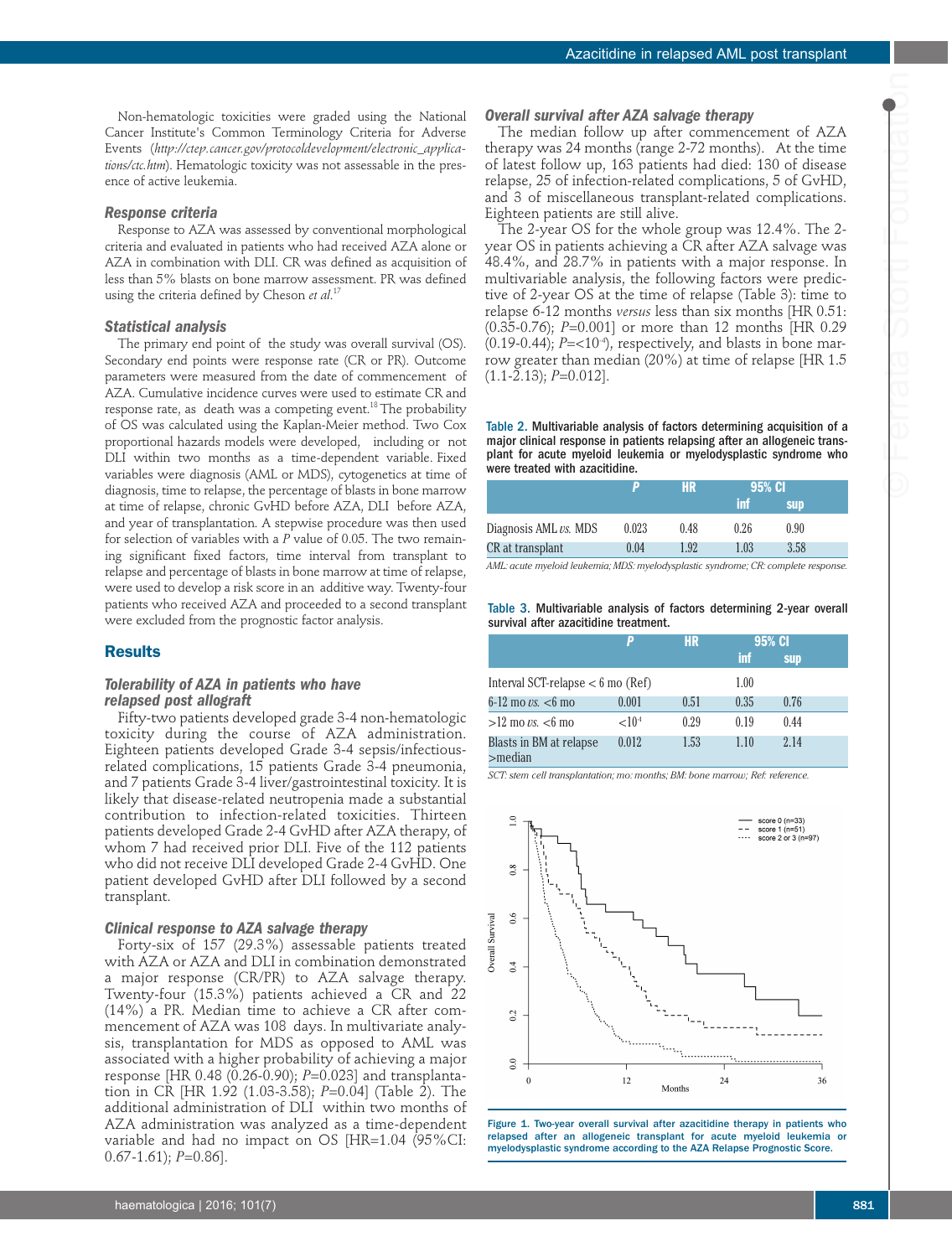In a time-dependent multivariable analysis (Table 4), the following factors were predictive of 2-year OS: time to relapse post allograft 6-12 months *versus* less than six months [HR 0.5 (0.33-0.77); *P*=0.001] and more than 12 months, respectively [HR 0.29 (0.19-0.44); *P=<*10<sup>-</sup>3] and blasts in bone marrow greater than median (20%) at time of relapse [HR1.52 (1.08-2.15); *P*=0.02]. The administration of DLI within two months of commencement of AZA salvage had no impact on either the probability of achieving a major response or 2-year OS.

## *The development of the AZA Relapse Prognostic Score*

Using factors previously identified to determine survival after AZA therapy, it was possible to create a scoring system based on interval from transplant to relapse and blast percentage in the bone marrow at the time of relapse. In the AZA Relapse Prognostic Score (ARPS), the interval from transplant to relapse was assigned 2 points if less than six months, 1 if 6-12 months, and 0 if greater than 12 months. A blast percentage greater than the median (20%) at relapse was assigned 1 point. Utilizing the ARPS predicted the likelihood of achieving both a CR and major response as well as 2-year OS after AZA salvage therapy (Table 5 and Figure 1).

## **Discussion**

The ability of AZA to produce major clinical responses in a proportion of patients who relapse after an allograft for AML or MDS conclusively identifies this agent as a new treatment option in this challenging clinical setting. Furthermore, our study represents the first systematic analysis of activity of AZA in patients relapsing post transplant and it defines factors predicting the likelihood of response, which will assist its logical deployment. A second transplant or administration of DLI represent the only treatment modalities with the capacity to deliver longterm survival in patients with recurrent disease after an allogeneic transplant, but their utility is almost entirely dependent on the prior acquisition of a morphological remission. <sup>3</sup> Currently the only established therapy in this patient population is intensive chemotherapy which has been reported to result in 2<sup>nd</sup> CR rates in the region of 15%-30% but is associated with significant toxicity and prolonged hospitalization. 3-5 Our data permit, for the first time, the identification of patients with a significant chance of responding to AZA in whom DLI or a second transplant can be delivered with potential curative effect. The retrospective nature of these data, in common with previous reports of outcome after intensive chemotherapy, introduces significant potential selection bias. We have deliberately only studied patients who received AZA within a month of relapse in order to minimize this bias. It will be important, however, for future studies addressing this important clinical challenge to be performed prospectively, either in a registration study or as a randomized comparison of AZA and intensive chemotherapy.

For patients who have experienced the rigors of a previous allograft, considerations of both treatment toxicity and patient disposition are important. In general, AZA reinduction was well tolerated. Although approximately 30% of patients experienced Grade 3-4 non-hematologic toxicities, these were principally due to infection and likely to be consequent upon the cytopenias associated with

Table 4. Time-dependant multivariable analysis of factors determining 2-year overall survival after azacitibine treatment.

|                               | p            | <b>HR</b> | 95% CI     |            |  |
|-------------------------------|--------------|-----------|------------|------------|--|
|                               |              |           | <b>inf</b> | <b>SUD</b> |  |
| Blast in BM at relapse>median | 0.02         | 1.52      | 1.08       | 2.15       |  |
| Interval SCT-relapse          |              |           |            |            |  |
| $<$ 6 mo (Ref)                |              | 1.00      |            |            |  |
| 6-12 mo <i>vs.</i> $\lt$ 6 mo | 0.001        | 0.50      | 0.33       | 0.77       |  |
| $>12$ mo vs. $< 6$ mo         | ${<}10^{-5}$ | 0.29      | 0.19       | 0.44       |  |

*BM: bone marrow; SCT: stem cell transplantation; mo: months; Ref: reference.*

Table 5. Two-year overall survival of 181 patients who relapsed after<br>an allogeneic transplant for acute myeloid leukemia or myelodysplastic syndrome treated with azacitibine according to the AZA Relapse Prognostic Score.

| <b>Risk score</b> | 2-year OS after | <b>Major response</b> | <b>Response</b>   |
|-------------------|-----------------|-----------------------|-------------------|
|                   | <b>AZA</b>      | (CR/PR after AZA)     | (CR after AZA)    |
| $0(n=33)$         | 37.2% [19.4-55] | 48.5% [30.3-64.5]     | 33.9% [18.1-50.3] |
| $1(n=51)$         | 15% [4.8-25.3]  | 27.9% [16.2-40.9]     | 14% [6-25.2]      |
| $2-3(n=97)$       | $3.1\%$ [0-6.5] | 16.5% [9.9-24.6]      | 8.2% [3.9-14.9]   |
|                   | $P = 0.00001$   | $P = 0.0017$          | $P = 0.0019$      |

AZA: azacitibine; CR: complete response; PR: partial response; mo: months. Scoring<br>based on time interval of transplant to relapse (< 6 mo. = 2 points, 6-12 mo. = 1 point, *>12 mo. = 0 points) and blasts in BM at relapse >median = 1 point.*

disease relapse rather than being directly attributable to AZA. There was a notably low incidence of GvHD observed in this study, which is surprising given the likelihood that many patients had undergone a rapid immunosuppression taper. Although this observation requires prospective validation, it is consistent with the demonstration that AZA has the capacity to expand regulatory T cells post transplant, which may result in a reduced risk of GvHD. 19,20 An additional, potentially valuable benefit of the use of AZA compared with intensive chemotherapy in this patient population is the opportunity to deliver salvage therapy as an out-patient. The other pressing therapeutic challenge in the management of patients with relapsed disease is to maximize the curative potential of a second transplant in patients who have responded to salvage therapy. Transplant toxicity remains substantial in this setting and it is possible that AZA results in less organ toxicity than conventional chemotherapy.

In the light of the significant number of patients who do not respond to AZA therapy, an important question raised by our data is whether it is possible to increase the response rate to AZA in this patient population. One proposed approach has been to combine AZA with DLI. 21 This is the first study to study the impact of concurrent DLI on AZA response, and we failed to demonstrate any benefit associated with the co-administration of DLI. Coadministration of a histone deacetylase inhibitor, such as sodium valproate or vorinostat, may increase both the overall response rate and its speed in patients with AML and MDS, 22-24 and it would be interesting to study such an approach in patients who relapse after an allograft. AZA has previously been shown to up-regulate the expression of epigenetically silenced tumor antigens, and one of its mechanisms of action in patients who have relapsed after an allogeneic transplant is the augmentation of a GvL effect. Consequently, combined administration of AZA